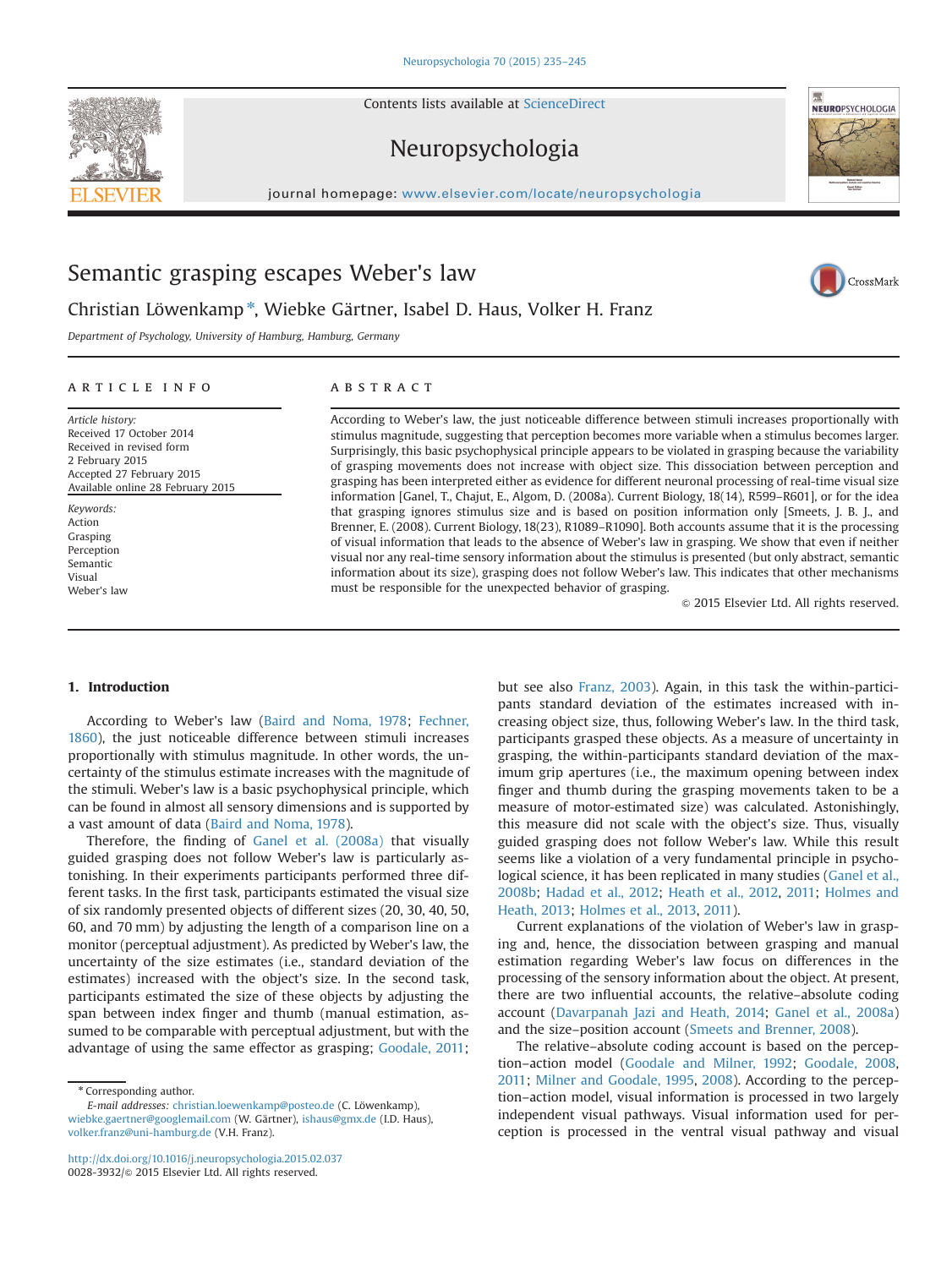information used for action in the dorsal visual pathway. The perception-action model has received support from a comprehensive data base from behavioral, neuropsychological and neuroimaging studies with patients and healthy participants (for review see [Goodale, 2011](#page-10-0)). A fundamental assumption of the perception–action model is that perception and action rely on different neuronal computations of the visual signal ([Ganel and](#page-10-0) [Goodale, 2003](#page-10-0)). Accordingly, the coding of visual size information used for perception (e.g., manual estimation) is based on relative metrics. That is, the neuronal computation of visual size in perception is dependent on the size of surrounding objects or other aspects of the visual scene and on the dimensions of the object itself (i.e., scene-based or allocentric frame of reference). In contrast, the coding of visual size information used for action (e.g., grasping) rests on absolute metrics computed in a body-centered coordinate system (i.e., egocentric frame of reference). That is, the neuronal computation of visual size in action is independent of aspects of the visual scene and the irrelevant dimensions of the object.

This fundamental difference in the neuronal processing of the visual signal has received support from patient studies (e.g., [Goodale et al., 1991](#page-10-0)), studies with healthy participants using pictorial illusions (e.g., [Aglioti et al., 1995;](#page-9-0) [Haffenden and Goodale,](#page-10-0) [1998](#page-10-0)), and Garner's speeded classification task [\(Ganel and Good](#page-10-0)[ale, 2003](#page-10-0), [2014](#page-10-0)). However, findings of other authors challenge the conclusions of these studies and provide alternative explanations of the apparent dissociation between perception and action in patient studies [\(Schenk, 2006,](#page-10-0) [2012\)](#page-10-0) as well as in studies with healthy participants using pictorial illusions [\(Franz et al., 2000;](#page-10-0) for reviews see [Bruno and Franz, 2009;](#page-9-0) [Franz and Gegenfurtner, 2008;](#page-9-0) [Schenk and McIntosh, 2010](#page-10-0)) and Garner's speeded classification task ([Eloka et al., in press; Hesse and Schenk, 2013](#page-9-0); [Janczyk et al.,](#page-10-0) [2010;](#page-10-0) see also [Janczyk and Kunde, 2012](#page-10-0)).

More direct psychophysical evidence for a fundamental difference in the processing of perception and action is thought to be given by the finding that perceptual tasks, such as perceptual adjustment or manual estimation, adhere to Weber's law, while grasping does not ([Ganel et al., 2008a,](#page-10-0) [2008b;](#page-10-0) [Goodale, 2011\)](#page-10-0). Within the framework of this theory, it is concluded that grasping violates Weber's law because it utilizes absolute visual size information. Manual estimation, in contrast, is assumed to follow Weber's law because it relies on relative visual size information.

According to the perception–action model, only grasping guided by real-time visual information in the movement programming is based on absolute metrics. Memory-based grasping (i.e., after a certain time delay without vision, thus, without visual information at the time of movement programming) rests on relative metrics [\(Goodale, 2011](#page-10-0); [Hu and Goodale, 2000\)](#page-10-0). As a consequence, memory-based grasping should follow Weber's law, which was demonstrated empirically ([Ganel et al., 2008a](#page-10-0), [2008b\)](#page-10-0). However, this finding could not be replicated by other authors ([Holmes et al., 2011\)](#page-10-0).

The relative–absolute coding account is not exclusively used to describe differences in the processing within the visual modality. Recently, [Davarpanah Jazi and Heath \(2014\)](#page-9-0) found a dissociation regarding Weber's law between tactually guided manual estimation and grasping. They placed objects on the participant's left palm (i.e., real-time tactile size information) and asked them to manually estimate the size of these objects or grasp these objects with index finger and thumb of their right hand. Whereas tactually guided manual estimation followed Weber's law, tactually guided grasping did not. In line with the sensory processing model of [Dijkerman and de Haan \(2007\)](#page-9-0), they conclude that relative size information is used in tactually guided manual estimation and absolute size information is used in tactually guided grasping.

A second approach to explain the dissociation regarding

Weber's law was made by the size–position account of [Smeets and](#page-10-0) [Brenner \(2008\)](#page-10-0). According to their "double-pointing"-hypothesis, grasping can be described as guiding the finger and thumb independently to the grasp points on the object. Consequently, grasping is based on egocentric position information about the grasp points of the object. Thus, in grasping, the computation and the use of the visual size is not necessary. As Weber's law holds for size information, but not for position information, grasping does not follow Weber's law. Manual estimation, in contrast, is based on size information. As a consequence, manual estimation follows Weber's law. Thus, the dissociation regarding Weber's law between manual estimation and grasping is attributed to the use of size information in manual estimation and egocentric position information in grasping. Further, according to [Smeets and Brenner](#page-10-0) [\(2008\)](#page-10-0), memory-based grasping is based on size information. This is because the memory for size information is assumed to be more accurate than the memory for egocentric position information. While information about object size is not influenced by our own movements, egocentric position information should be updated when we move, which is not possible in memory-based grasping. Accordingly, grasping without real-time visual information about the object is based on relative size information instead of egocentric position information and should follow Weber's law.

In summary, current explanations of the dissociation regarding Weber's law focus on differences in the processing of the sensory information used in manual estimation and grasping. Whereas relative size information is used in manual estimation, either absolute size or egocentric position information is thought to be used in real-time grasping. Memory-based grasping, however, is also thought to be based on relative size information.

However, according to the relative–absolute coding account as well as the size–position account, the violation of Weber's law in grasping is dependent on the availability of real-time sensory information about the object (i.e., concrete sensory information about the object at the time of movement programming; typically visual but also tactile information as in the case of [Davarpanah Jazi](#page-9-0) [and Heath, 2014\)](#page-9-0). If no real-time sensory information would be available at the time of movement programming, grasping would be based on relative size information. Thus, both accounts agree that without real-time sensory information grasping should follow Weber's law and the dissociation between manual estimation and grasping should disappear.

To test these accounts, we measured manual estimation and grasping in a visual and a non-visual, semantic condition. In the visual condition, the movement programming of manual estimation and grasping was based on real-time visual information about the objects. In the semantic condition, numbers were presented over headphones indicating the size of objects without vision of these objects. Thus, in the semantic condition neither visual nor real-time (only abstract, memory-based) information about the object was available. According to both accounts, a dissociation between manual estimation and grasping regarding Weber's law is expected in the visual condition but not in the semantic condition.

We also used our experiments to test alternative ideas for the apparent absence of Weber's law in grasping. We hypothesized that there might be other task differences between manual estimation and grasping that could explain the dissociation regarding Weber's law.

First, late noise could mask Weber's law in grasping. This could be noise that occurs in the processing after size is estimated and that does not follow Weber's law (e.g., motor noise). Such late noise will reduce the scaling of the standard deviation, thereby leading to an underestimation of Weber's fraction. If there were more late noise in grasping than in manual estimation, this could account for a smaller Weber's fraction in grasping than in manual estimation. We tested this notion and found that late noise alone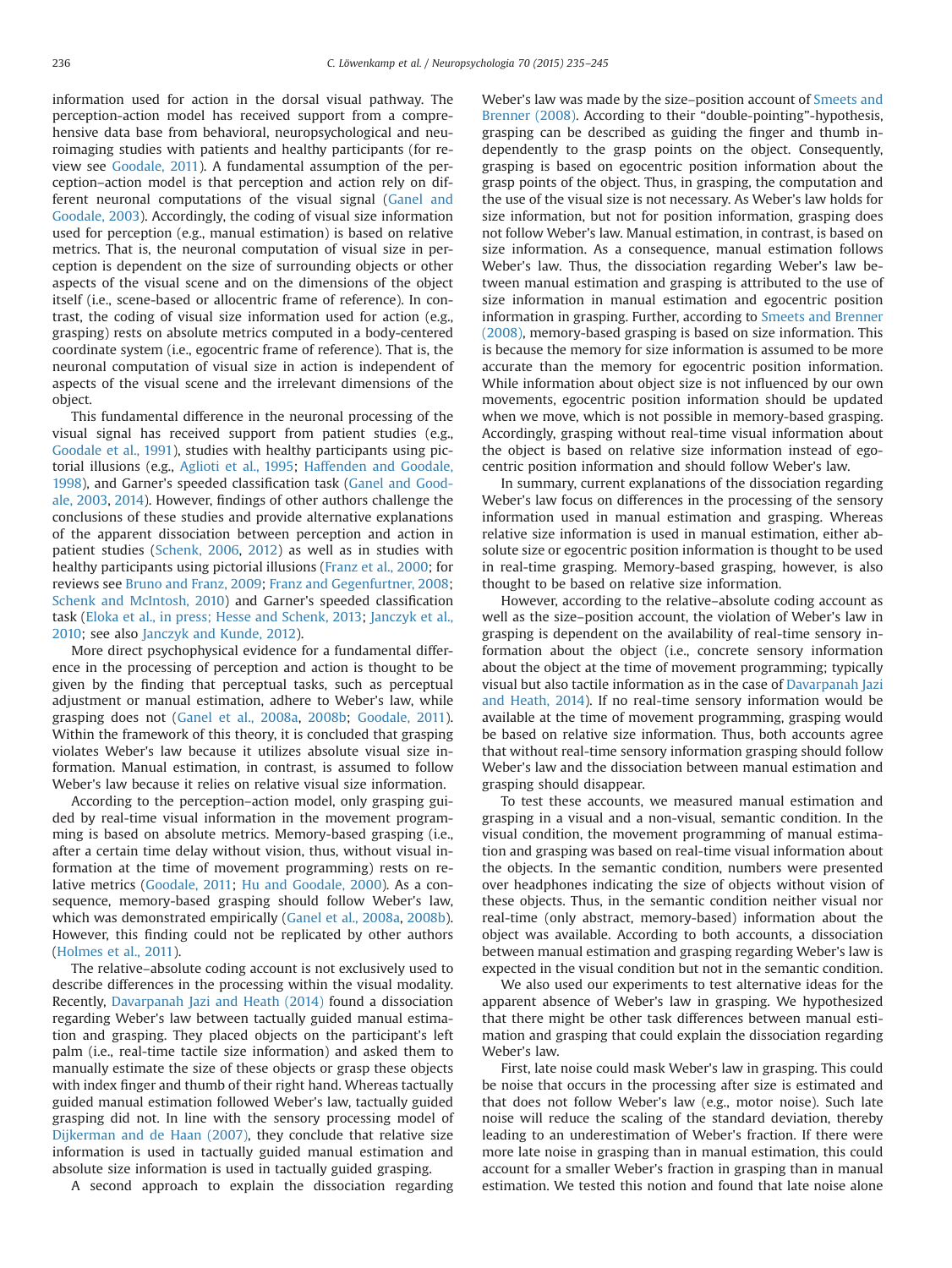cannot explain the dissociation regarding Weber's law (see below). Second, ceiling effects might reduce the scaling of the standard deviation. Ceiling effects could result from the natural limitation of the finger span and a tendency to avoid uncomfortable large finger apertures, such that the frequency of large responses should decrease for larger object sizes and the distribution of the responses should become negatively skewed (i.e., heavier left tail). Because responses in grasping (as measured by the MGA) are usually considerably larger than in manual estimation, ceiling effects are likely to be more pronounced in grasping than in manual estimation. To test for such differential influences of ceiling effects, we compared the scaling and the mean skewness of grasping and manual estimation and found that ceiling effects might indeed be an important factor (see below).

Four experiments were performed. Visually guided manual estimation was performed in experiment 1, visually guided grasping in experiment 2, semantically guided manual estimation in experiment 3, and semantically guided grasping in experiment 4.

### 2. Experiment 1

The purpose of the first experiment was to replicate the finding of [Ganel et al. \(2008a\)](#page-10-0) that visually guided manual estimation follows Weber's law. Participants manually estimated the size of different objects. To provide haptic feedback about object size, participants grasped every object immediately after manual estimation (this is the usual procedure, cf. [Haffenden and Goodale,](#page-10-0) [1998](#page-10-0)). As in the original study of [Ganel et al. \(2008a\)](#page-10-0), six visual object sizes (i.e., 20, 30, 40, 50, 60, and 70 mm) were used and 20 trials per object size were applied. Visual information about object size was provided in advance of movement onset.

The mean, standard deviation, and the skewness of the manual estimate (ME) were determined for each participant at each object size. According to Weber's law, we would expect an increase of the standard deviation of the ME across object size.

In addition, the mean, the standard deviation, and the skewness of the maximum grip aperture (MGA) of the grasping response following manual estimation, hereafter referred to as MGA of post-estimation-grasping (MGA<sub>post-est</sub>), were determined for each participant at each object size.<sup>1</sup> Because sight of the objects was prevented as soon as participants initiated their manual estimation response, in this experiment the post-estimation-grasping response is memory-based (i.e., a temporal delay between the availability of the visual information and the possibility to respond). In keeping with the assumption that memory-based grasping is based on relative visual metrics ([Goodale, 2011](#page-10-0); [Hu and](#page-10-0) [Goodale, 2000\)](#page-10-0) and the finding that memory-based grasping follows Weber's law ([Ganel et al., 2008a,](#page-10-0) [2008b;](#page-10-0) but see [Holmes](#page-10-0) [et al., 2011](#page-10-0)), we would expect an increase of the standard deviation of the MGApost-est across object size, that is, Weber's law.

### 2.1. Methods

### 2.1.1. Participants

Fifteen participants (10 females, 5 males; age range: 19–32 years) were included in the data analysis. One participant was excluded because the infrared emitting diode on her thumb was detached during the experiment. In all experiments, participants were either undergraduate students who received course credits or were paid volunteers. In all experiments, participants were native German speakers, self-declared right-handed dominant and with normal or corrected-to-normal vision.

### 2.1.2. Ethics statement

In each experiment, written informed consent was obtained from all participants. All experiments were conducted in accordance with the 1964 Declaration of Helsinki and in keeping with the ethical guidelines of the Professional Association of German Psychologists (BDP) (2005, C.III) and the German Psychological Society (DGPs). This study was conducted within the International Graduate Research Group "Cross-modal Interaction in Natural and Artificial Cognitive Systems" (CINACS) that was reviewed and approved by the German Research Foundation (DFG, project number IGK-1247).

### 2.1.3. Apparatus and procedures

The experimental setup of experiments 1 and 2 is illustrated in [Fig. 1](#page-3-0)a. Participants sat at a table with their heads positioned in a fixed chin rest. To control the timing of visual presentation, participants wore liquid-crystal shutter goggles (PLATO, Translucent Technologies Inc., Toronto, Ontario, Canada, cf. [Milgram, 1987](#page-10-0)). To present the acoustic start signal and shield from possible sounds of stimulus placement, participants wore headphones with isolation against ambience attenuation of 35 dB (beyerdynamic, DT 770 M 80 Ω, Heilbronn, Germany). In all experiments, target objects were blocks of rigid plastic that were 20, 30, 40, 50, 60 and 70 mm in length and 15 mm in width and depth. They were loosely attached lengthwise at a 40° sloped platform.

At the beginning of each trial, participants were asked to place their right index finger and thumb pinched together at a start position 29 cm in front of the target object. When the experimenter pressed a button, the shutter goggles became transparent to enable full vision of a single object lying on the sloped platform. In all experiments, the start of the response was indicated by a single 1000 Hz tone after an unpredictable time interval with a mean of 1200 ms. This time interval consisted of a fixed interval of 960 ms and an additional random duration drawn from an exponential distribution with a mean of 240 ms. (The exponential distribution was used because of its memoryless property, which is the property that the probability to wait a time interval  $t$  does not depend on the time s that already elapsed before the time interval  $t$ , making the start tone unpredictable in terms of the time that had already elapsed). In experiment 1, the start tone indicated the start of manual estimation. Then the participants moved their right hand approximately 5 cm to the right of the start position and accomplished manual estimation as accurately and spontaneously as possible by indicating the visual size of the object with the span between index finger and thumb. Movement onset immediately caused the shutter goggles to close preventing any sight on the object during manual estimation (i.e., open-loop manual estimation; [Haffenden and Goodale, 1998](#page-10-0)). The ME in this experiment and experiment 3 was confirmed by the participant by pressing a button with the left hand. If the button press did not occur within 2.5 s after the start tone or movement velocity between index finger and thumb at the time of the button press was larger than 30 mm/s ([Franz, 2003](#page-9-0)), the trial was considered invalid and repeated at a random, later time.

<sup>1</sup> To our knowledge, it is the first time that the MGA of the grasping response that follows manual estimation (post-estimation-grasping) is measured, although it has been used in many studies as a standard means to provide haptic feedback during ME ([Ganel et al., 2008a](#page-10-0); [Haffenden and Goodale, 1998;](#page-10-0) [Heath et al., 2011](#page-10-0); [Holmes et al., 2011\)](#page-10-0). We are aware that post-estimation-grasping differs from normal grasping (i.e., without manual estimation in advance). In our experiments the start of post-estimation-grasping is defined as the time when the manual estimation is made. Thus, the start aperture of post-estimation-grasping equals the ME, which is usually dependent on object size. For this reason and due to the fact that manual estimation and post-estimation-grasping are two responses at one stimulus presentation, both responses cannot be considered as independent. However, precisely because manual estimation and the following grasping response are two different responses to the same stimulus presentation, in our view, the comparison between both responses is interesting – especially if they nevertheless show different behaviors in our results.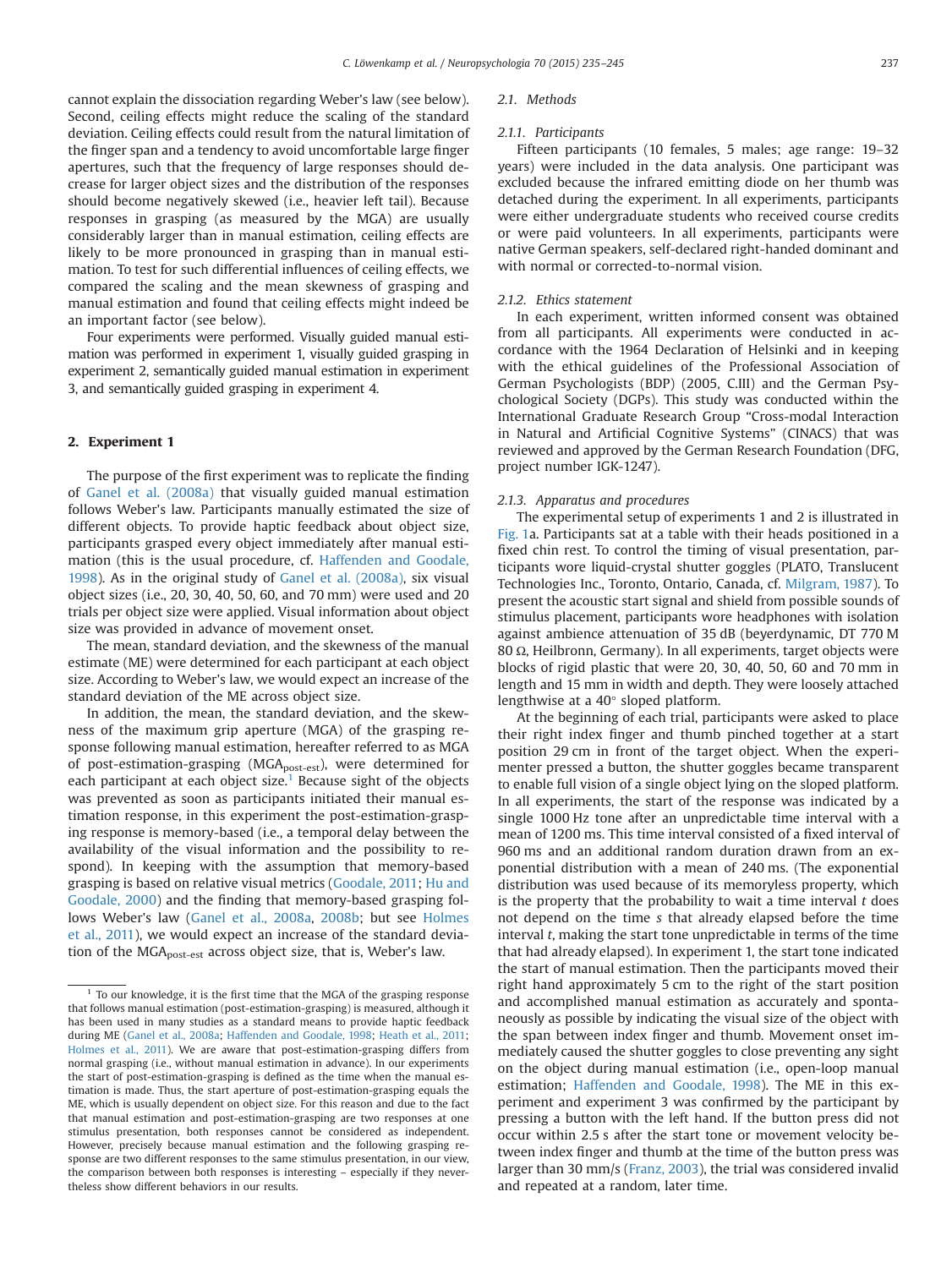<span id="page-3-0"></span>Immediately after the confirmation of the ME, that is, without returning to the start position, participants grasped the object lengthwise with index finger and thumb of the right hand (postestimation-grasping). This grasping procedure was performed to establish a comparable situation regarding the use of haptic feedback between the manual estimation tasks of experiment 1 and 3 and the grasping tasks of experiment 2 and 4. This is a standard procedure used in previous investigations (e.g., [Ganel](#page-10-0) [et al., 2008a;](#page-10-0) [Haffenden and Goodale, 1998](#page-10-0); [Heath et al., 2011;](#page-10-0) [Holmes et al., 2011](#page-10-0)). After lifting the object and putting it on the desk in front of the sloped platform participants returned their finger and thumb to the start position. The goggles remained closed until the experimenter set up the next object and started the following trial. In all experiments, the six target objects were presented randomly and each of the target objects was repeated 5 times during practice trials (i.e., 30 trials) and 20 times during experimental trials (i.e., 120 trials).

### 2.1.4. Data analysis

An Optotrak Certus (Northern Digital Inc., Canada) with a sampling rate of 200 Hz resulting in a temporal resolution of 5 ms was used to record the trajectories of the infrared emitting diodes (IREDs). Three IREDs were placed on the platform to build up a spatial reference frame. Further two IREDs were fixed with adhesive putty (UHU-Patafix, UHU GmbH, Bühl, Germany) on the finger nail of index finger and thumb (see Fig. 1c). Control of stimulus presentation and data recording was obtained with the Psychophysics Toolbox ([Brainard, 1997\)](#page-9-0) and the Optotrak Toolbox by V. H. Franz [\(http://webapp6.rrz.uni-hamburg.de/allpsy/vf/Opto](http://webapp6.rrz.uni-hamburg.de/allpsy/vf/OptotrakToolbox) [trakToolbox](http://webapp6.rrz.uni-hamburg.de/allpsy/vf/OptotrakToolbox)) within Matlab (The MathWorks, Natick, MA, USA).

In all experiments, movement onset was determined when at least one IRED crossed a sphere with a radius of 40 mm around the start position and movement velocity in at least one IRED exceeded 0.025 m/s. The ME in experiment 1 and experiment 3 was determined as the distance between the IRED of the index finger and thumb at the time when participants pressed the button to confirm their manual estimation. In experiment 1 and experiment 3, the MGA<sub>post-est</sub> was defined as the peak distance between the IREDs of index finger and thumb within the time of the ME and movement offset. In all experiments, movement offset was determined when at least one finger IRED reached the area within 80 mm around the center of the object position and less than 5 mm above the platform. In all experiments, a trial was considered invalid and repeated randomly later in the experiment if movement onset occurred before the start signal or if the IRED signal happened to be occluded. In all experiments, practice trials were performed to give the participant the opportunity to get used to the instructions and the procedure of the tasks in the visual as well as the more unfamiliar semantic conditions. Practice trials were not included into our analyzes to avoid outliers in the responses due to a participant's uncertainty about the task procedure. Nonetheless, we did analyzes including practice trials, which yielded essentially the same outcomes.

The mean, standard deviation, and the skewness (Type 2; for details see [Joanes and Gill, 1998\)](#page-10-0) of ME as well as MGA<sub>post-est</sub> were calculated for each object size for each participant. To determine the scaling of these measures across object size, linear regressions were fitted for each participant. One-sample t-tests were used to test the slopes of these within-participants regressions.

Statistical analyzes of all experiments were conducted using R ([R Core Team, 2014\)](#page-10-0). In all experiments, for all statistical analyzes, a significance level of  $\alpha$  = 0.05 was applied and p-values of 0.001 or less are depicted as  $p < 0.001$ . Between-participants means and corresponding standard errors are depicted as mean  $\pm$  1SEM. For the linear regressions, the parameter  $b$  always corresponds to the slope.

### 2.2. Results and discussion

The scaling of the mean responses across object size of visually guided manual estimation and post-estimation-grasping are presented in the top center and right panels of [Fig. 2](#page-4-0)a. The ME increased linearly as a function of object size,  $t(14) = 25.97$ ,  $p < 0.001$ ,  $b=1.014\pm0.039$ . This means that ME scales nearly perfectly with object size when using visual size information. The mean of  $MGA<sub>post-est</sub>$  also increased linearly with object size,  $t(14)=27.07$ ,  $p < 0.001$ ,  $b = 0.85 \pm 0.031$ .

The standard deviation of ME increased linearly with object size,  $t(14)=9.07$ ,  $p < 0.001$ ,  $b=0.063 \pm 0.007$  (see top center panel of [Fig. 2b](#page-4-0)). Thus, we replicated the finding of previous studies showing that visually guided manual estimation follows Weber's law ([Ganel et al., 2008a;](#page-10-0) [Heath et al., 2011](#page-10-0); [Holmes et al., 2011;](#page-10-0) [Holmes and Heath, 2013](#page-10-0)). The within-participants standard deviation of MGA<sub>post-est</sub> did not scale with object size,  $t(14)=0.31$ ,  $p=0.764$ ,  $b=0.004\pm0.013$  (see top right panel of [Fig. 2b](#page-4-0)). Thus, visually guided post-estimation-grasping violates Weber's law.

Note that in this experiment the post-estimation-grasping response was memory-based. This is because the shutter goggles were closed on average 860 ms ( $SEM = 61$  ms) before the visual size was estimated manually and the post-estimation-grasping response could be started. As a consequence, there was a temporal delay between the last available sensory experience and the start of the post-estimation-grasping response. Our post-estimationgrasping could therefore be considered a form of memory-based grasping, which means we were not able to replicate the finding that memory-based grasping follows Weber's law [\(Ganel et al.,](#page-10-0) [2008a](#page-10-0), [2008b](#page-10-0)). This is even more surprising given that post-estimation-grasping immediately followed ME (see also footnote 1).

Although there were negative slopes of the scaling of the skewness of ME,  $b = -0.0055 \pm 0.0045$  (see top center panel of [Fig. 2c](#page-4-0)), and MGA<sub>post-est</sub>,  $b = -0.007 \pm 0.0038$  (see top right panel of [Fig. 2](#page-4-0)c), they did not reach significance for either ME,



Fig. 1. Experimental setup of (a) visual conditions of experiment 1 and 2 and (b) semantic conditions of experiment 3 and 4. Note that in the semantic conditions a covering panel was mounted to prevent the participant from viewing the object. (c) Infrared emitting diodes were fixed at finger and thumb to record the trajectories of the grasping movement.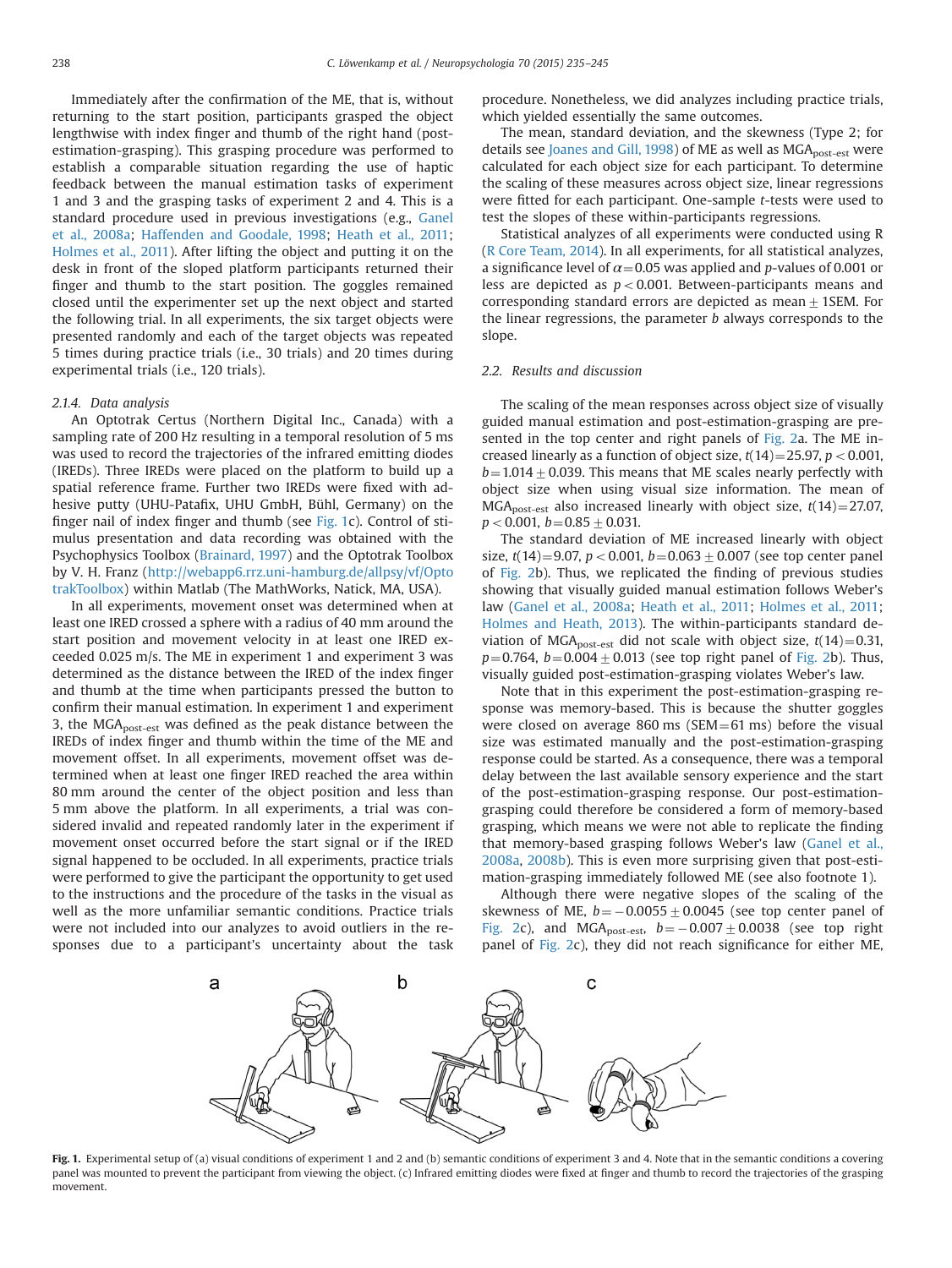<span id="page-4-0"></span>

Fig. 2. Results of the (a) mean, (b) standard deviation, and (c) skewness of the responses in experiments 1-4. Regression analyzes of the (a) mean, (b) standard deviation, and (c) skewness of the responses in Grasping (left panels), Manual estimation (center panels), and Post-estimation-grasping that follow manual estimation (right panels) over object size in the visual conditions (top panels) and the semantic conditions (bottom panels). The data points are pooled over subjects. All error bars depict  $\pm$  1SEM (between subjects). (a) Note that the mean responses of Grasping, Manual estimation, and Post-estimation-grasping scale quite well with object size in the visual as well as in the semantic conditions. (b) The standard deviation in the grasping tasks (Grasping, Post-estimation-grasping) does not scale with object size in the visual condition and decreases with object size in the semantic condition, and thus violates Weber's law. The standard deviation of Manual estimation, in contrast, increases with object size in the visual as well as in the semantic condition, and thus follows Weber's law in both cases. (c) Positive skewness values denotes distributions that are skewed toward the right (i.e., larger right tail) and negative skewness values denotes distributions that are skewed toward the left (i.e., larger left tail). Descriptively, the skewness scaled negatively with object size in all tasks and conditions. The slope of this negative relationship became significant in visually guided grasping, semantically guided grasping, semantically guided manual estimation and semantically guided post-estimation-grasping, indicating that there are ceiling effect of the motor response in these conditions. Note the difference in the mean level of the skewness between the grasping tasks (left panels) and the manual estimation tasks (center panels), which indicates larger influences of ceiling effects in grasping than in manual estimation. This difference cannot be seen when comparing manual estimation and post-estimation-grasping.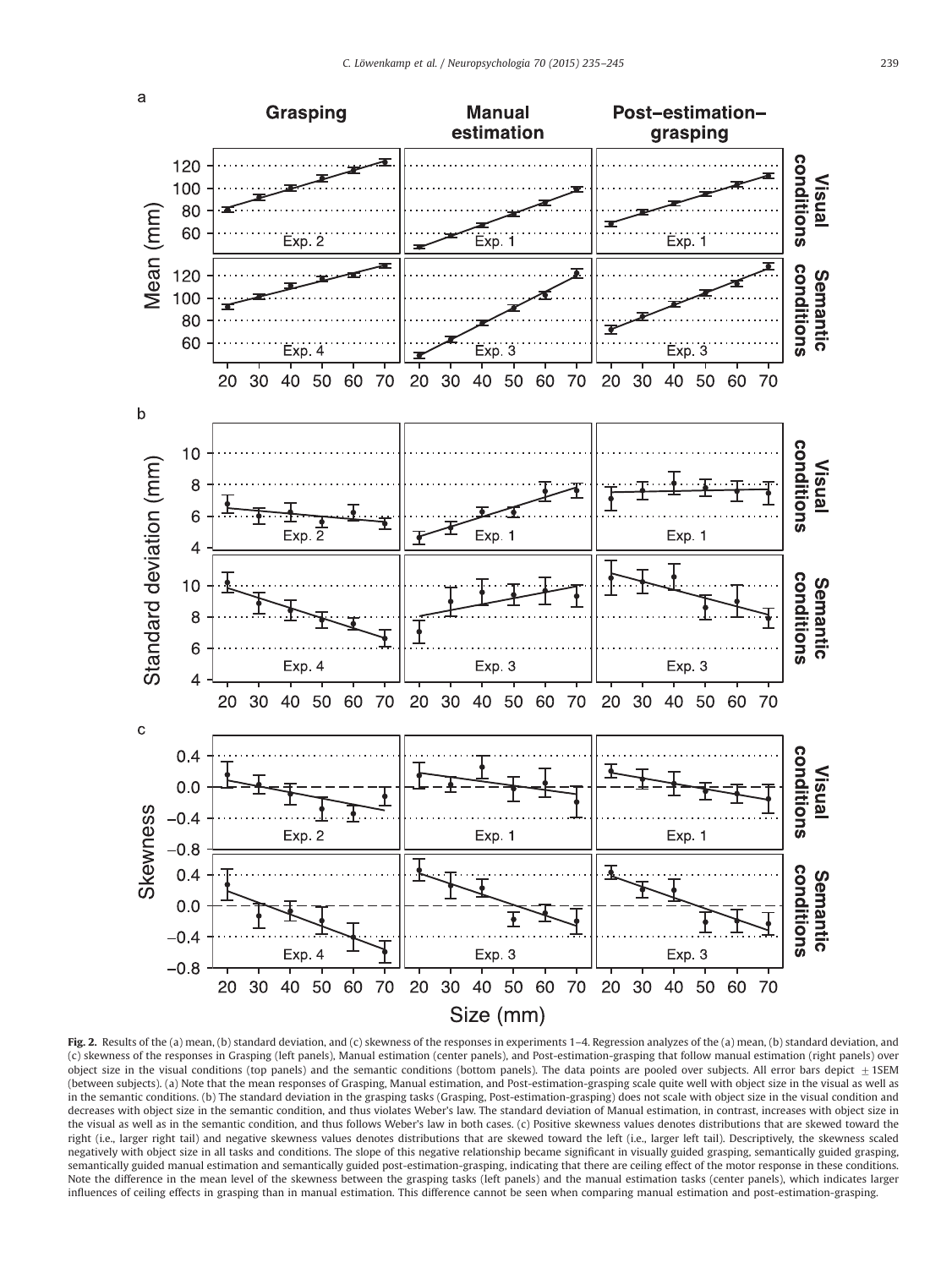<span id="page-5-0"></span> $t(14) = -1.22$ ,  $p=0.241$ , or MGA<sub>post-est</sub>,  $t(14) = -1.83$ ,  $p=0.088$ . Thus, although descriptively there is a pattern of negative scaling in both tasks (which is also consistent with the skewness scaling pattern in the following experiments), the results of our statistical analyzes are not sufficient to clarify whether there are ceiling effects in visual guided manual estimation or post-estimation-grasping.

### 3. Experiment 2

In experiment 2, we wanted to replicate the finding that Weber's law is violated during visually guided grasping. Participants grasped the six target objects directly (i.e., without estimating its size in advance). Visual information about object size was provided prior to movement onset. For each participant at each object size, the mean, standard deviation, and skewness of the MGA of the grasping response were determined. An increase of the withinparticipants standard deviation of the MGA across object size would indicate the presence of Weber's law.

# 3.1. Methods

#### 3.1.1. Participants

Fifteen new participants (8 females, 7 males; age range: 19–33 years) took part in the second experiment.

#### 3.1.2. Apparatus, procedure, and data analysis

The same experimental setup as in experiment 1 was used. In contrast to experiment 1, participants grasped the objects immediately without estimating its size. At the beginning of each trial, participants placed their right index finger and thumb at the start position. When the experimenter pressed a button, the shutter goggles became transparent to enable full vision on a single object lying on the sloped platform. After the start signal, participants grasped the object lengthwise with index finger and thumb of the right hand. Movement onset immediately caused the shutter goggles to close preventing any sight of the object during the grasping response (i.e., open-loop grasping). After lifting the object and putting it on the desk in front of the sloped platform, the participants returned their finger and thumb to the start position. The goggles remained closed until the experimenter set up the next object and started the following trial manually. The MGA in experiment 2 and experiment 4 was defined as the peak distance between the IREDs of index finger and thumb within the time of the movement onset and offset.

### 3.2. Results and discussion

MGA increased linearly with object size,  $t(14)=35.55$ ,  $p < 0.001$ ,  $b = 0.835 \pm 0.023$  (see top left panel of [Fig. 2](#page-4-0)a). The within-participants standard deviation of MGA did not scale with object size,  $t(14) = -1.73$ ,  $p = 0.106$ ,  $b = -0.018 \pm 0.01$  (see top left panel of [Fig. 2](#page-4-0)b). Thus, we replicated the finding of previous studies showing that visually guided grasping violates Weber's law ([Ganel et, 2008a,](#page-10-0) [2008b](#page-10-0); [Hadad et al., 2012](#page-10-0); [Heath et al., 2012,](#page-10-0) [2011;](#page-10-0) [Holmes and Heath, 2013](#page-10-0); [Holmes et al., 2013](#page-10-0), [2011\)](#page-10-0). Although not statistically significant, the scaling of the standard deviation of MGA was slightly negative. Interestingly, other studies report similar negative values of the scaling that approach statistical significance ([Holmes et al., 2011](#page-10-0)) or reach statistical significance ([Pettypiece et al., 2010](#page-10-0)). The skewness of the MGA scaled negatively with object size,  $t(14) = -2.23$ ,  $p=0.043$ ,  $b = -0.0078 \pm 0.0035$  (see top left panel of [Fig. 2c](#page-4-0)). In addition, all values of the skewness of the MGA for objects larger than 30 mm were negative (larger left tail). Thus, there are indications of ceiling effects in the motor response of visually guided grasping.

Ceiling effects might constrain the variability of the responses especially for larger object sizes, which would lead to a reduction of the scaling of the standard deviation. This might provide an alternative explanation for the apparent violation of Weber's law in visually guided grasping (see discussion below).

### 4. Experiment 3

We performed experiment 3 to test whether non-visually, semantically guided manual estimation follows Weber's law. Without any visual information about objects, participants manually estimated the size of objects using semantic information (i.e., numbers presented over headphones indicating the size of unseen objects). As in experiment 1, participants grasped every object immediately after manual estimation (post-estimation-grasping).

According to Weber's law, we would expect an increase of the within-participants standard deviation of the ME across object size. For post-estimation-grasping we would also expect Weber's law (according to the relative–absolute and the size–position account) because it is even more memory-based as in the visual condition of experiment 1.

### 4.1. Methods

#### 4.1.1. Participants

Fifteen new participants (9 females, 6 males; age range: 19–36 years) were included in the data analysis. One was excluded because she reported not being able to follow the instructions.

# 4.1.2. Apparatus, procedure, and data analysis

In experiment 3 and 4 we slightly modified the setup of experiments 1 and 2 by mounting a covering panel approximately 26 cm in front of participant's eyes to prevent the participant from viewing the target objects (see [Fig. 1](#page-3-0)b). Apart from this, the experimental setup in experiments 3 and 4 was the same as in experiments 1 and 2.

At the beginning of each trial, participants were asked to place their right index finger and thumb pinched together at the start position. When the experimenter pressed a button, the shutter goggles became transparent to enable vision of the sloped platform and the panel covering the object. Thus, the participant could see the setup but not the object. 500 ms later, a single spoken number was presented via headphones. Participants were instructed to use the number as an indicator of the object's length in centimeters, e.g. the spoken "five" meant an object length of 5 cm. In addition, they were explicitly instructed to use the auditorily presented number to estimate the physical size of the object they would be grasping immediately after their estimation. After the start signal, participants estimated the size of the covered object manually. In all other aspects, the procedure was identical to experiment 1.

### 4.2. Results and discussion

The scaling of the mean responses across object size of semantically guided manual estimation and post-estimation-grasping is depicted in the bottom center and right panels of [Fig. 2](#page-4-0)a. ME increased linearly as a function of object size,  $t(14)=16.67$ ,  $p < 0.001$ ,  $b = 1.43 \pm 0.086$ . MGA<sub>post-est</sub> also increased linearly with object size,  $t(14) = 14.88$ ,  $p < 0.001$ ,  $b = 1.088 \pm 0.073$ .

The within-participants standard deviation of ME increased linearly with object size,  $t(14)=2.87$ ,  $p=0.012$ ,  $b=0.038\pm0.013$ (see bottom center panel of [Fig. 2b](#page-4-0)). Thus, semantically guided manual estimation follows Weber's law. Although the slope of the linear regressions of the standard deviation of ME across object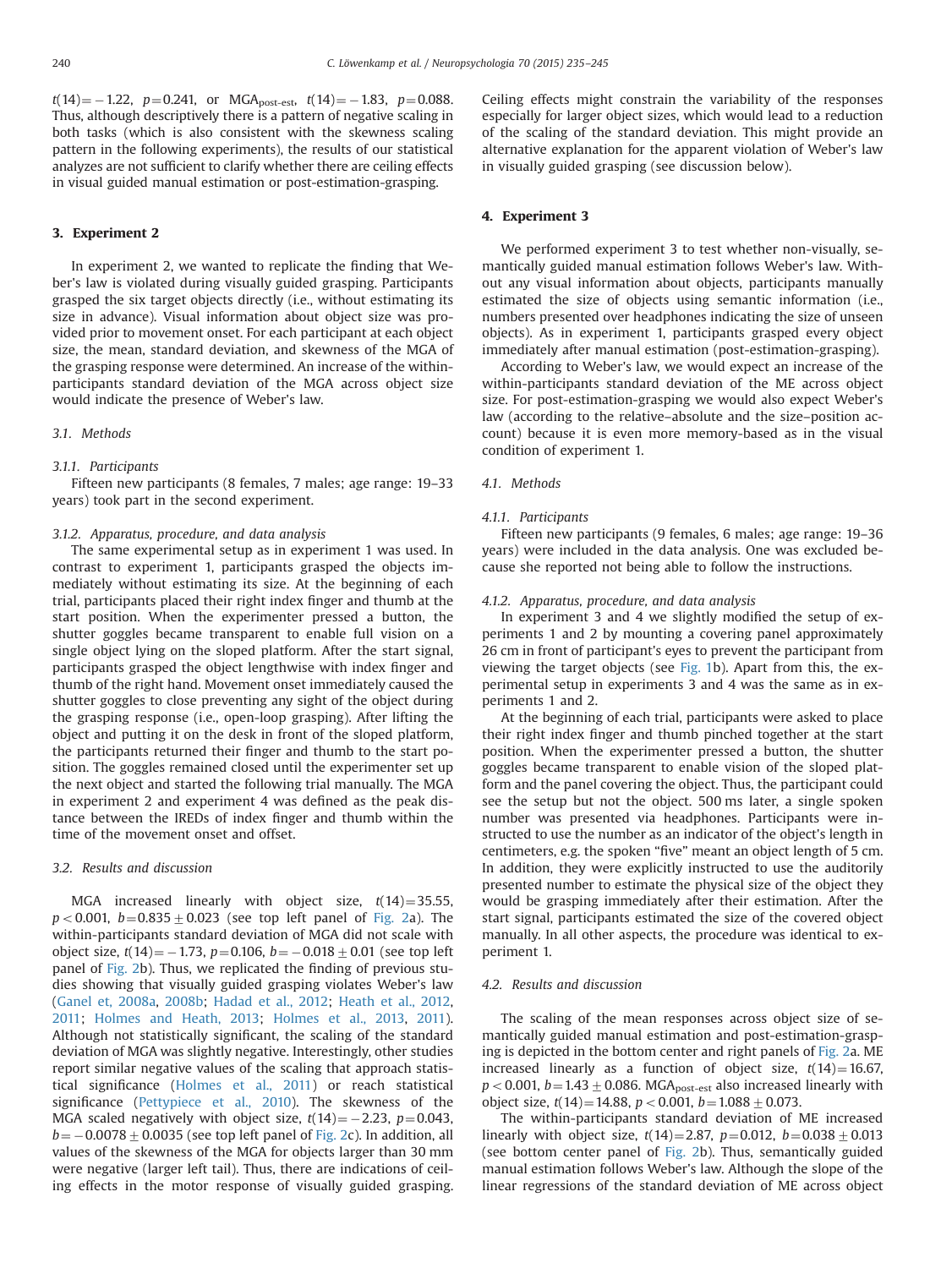<span id="page-6-0"></span>size was significant, the relationship appears to be rather logarithmic than linear. We will discuss this result in the context of the skewness of ME in the next paragraph of this section. The standard deviation of MGApost-est decreased linearly as a function of object size,  $t(14) = -2.82$ ,  $p = 0.014$ ,  $b = -0.053 \pm 0.019$  (see bottom right panel of [Fig. 2b](#page-4-0)). Thus, post-estimation-grasping not only violates Weber's law, but we even found a negative scaling of the standard deviation of MGA<sub>post-est</sub>. As mentioned in [Section 3.2](#page-5-0), negative scaling was also found in other studies ([Holmes et al., 2011](#page-10-0); [Pet](#page-10-0)[typiece et al., 2010](#page-10-0)). We will discuss this finding in [Section 7](#page-8-0).

The skewness of ME scaled negatively with object size,  $t(14)$ =-4.35,  $p < 0.001$ ,  $b = -0.0136 \pm 0.0031$  (see bottom center panel of [Fig. 2](#page-4-0)c). Additionally, all values of the skewness of the ME for objects larger than 40 mm were negative (larger left tail). This finding indicates that there might be ceiling effects in the responses of semantically guided manual estimation as well. The influence of ceiling effects could explain why the scaling of the standard deviation seems to be logarithmic rather than linear. That is, for larger object sizes ceiling effects might have prevented an increase of the standard deviation in semantically guided manual estimation. The skewness of MGA<sub>post-est</sub> scaled negatively with object size,  $t(14) = -4.51$ ,  $p < 0.001$ ,  $b = -0.014 \pm 0.0031$  (see bottom right panel of [Fig. 2](#page-4-0)c). All values of the skewness of the MGApost-est for objects larger than 40 mm were negative. Thus, ceiling effects might have affected the scaling of the standard deviation in semantically guided post-estimation-grasping. Whereas current explanations of the violation of Weber's law in grasping would only predict a zero-scaling of the standard deviation, ceiling effects in the motor responses could also account for a decrease of the standard deviation across object sizes (see below in [Sections 6.3 and 7\)](#page-8-0).

### 5. Experiment 4

In experiment 4, we tested whether non-visually, semantically guided grasping follows Weber's law. Participants grasped objects covered from view using auditorily presented numbers indicating the size of these objects. According to Weber's law, we would expect an increase of the within-participants standard deviation of the MGA across object size.

### 5.1. Method

### 5.1.1. Participants

Fifteen new volunteers (10 females, 5 males; age range: 20–39 years) participated in the experiment.

### 5.1.2. Apparatus, procedure, and data analysis

The same setup as in experiment 3 was used in experiment 4 (see [Fig. 1](#page-3-0)b). At the beginning of each trial, participants were asked to place their right index finger and thumb pinched together at the start position. When the experimenter pressed a button, the shutter goggles became transparent to enable vision of the sloped platform and the panel covering the object. Thus, the participant saw the setup but could not see the object. 500 ms later, a single spoken number was presented via headphones. Participants were instructed to use the number as an indicator of the object's length in centimeters, e.g. the spoken "five" meant an object length of 5 cm. After the start signal, the participants grasped the object. In all other aspects, the procedure was identical to experiment 2.

### 5.2.. Results and discussion

MGA increased linearly as a function of object size,  $t(14) = 19.51$ ,  $p < 0.001$ ,  $b = 0.709 \pm 0.036$  (see bottom left panel of [Fig. 2](#page-4-0)a). Thus, semantic information about object size can be used effectively to guide the grasping of covered objects. Interestingly, the slope is comparable with slopes found in studies on visually guided grasping. In the meta-analysis of [Smeets and Brenner \(1999\),](#page-10-0) about half of the studies on visually guided grasping reported slopes lower than 0.8 and a fifth of the studies reported slopes lower than 0.7.

The standard deviation of the MGA decreased significantly with object size,  $t(14) = -5.75$ ,  $p < 0.001$ ,  $b = -0.064 \pm 0.011$  (see bottom left panel of [Fig. 2](#page-4-0)b). Accordingly, semantically guided grasping does not follow the prediction of Weber's law. Interestingly, this decrease of the standard deviation of the MGA with object size was also found for semantically guided post-estimation-grasping.

The skewness of MGA scaled negatively with object size, t  $(14) = -3.46$ ,  $p = 0.004$ ,  $b = -0.0151 \pm 0.0044$  (see bottom left panel of [Fig. 2c](#page-4-0)). In addition, all values of the skewness of the MGA for objects larger than 20 mm were negative. This finding indicates that there might be ceiling effects in the motor response of semantically guided grasping, which can explain the decrease of the standard deviation across object size (see below in [Sections 6.3,](#page-8-0) [6.4, and 7](#page-8-0)).

### 6. Comparisons between experiments

In experiments 1–4 we tested the scaling of the mean, standard deviation, and skewness in three tasks (grasping, manual estimation, and post-estimation-grasping) and two conditions (visual and semantic). We found that the mean scaled well with object size in all tasks and conditions, which means that the information about object size could be used effectively to guide the responses in all tasks and conditions. The standard deviation increased with object size for manual estimation (thus following Weber's law), but not for grasping or post-estimation-grasping (thus violating Weber's law). The scaling of the skewness was negative in visually guided grasping and in all three semantically guided tasks. Moreover, the skewness values for larger object sizes in those conditions where skewness was found to scale negatively with object size were negative, which indicates that there might be ceiling effects in grasping and the semantic tasks.

In addition to the aforementioned analyzes, our experimental design also allows for direct comparisons of the effects of task and information conditions between experiments. Two ANOVAs were performed. First, to test the task effect between manual estimation and grasping, we analyzed the data of all experiments using a  $2 \times 2$  ANOVA design, with task (manual estimation, grasping) and information (visual, semantic) as between-subjects variables. Second, to test the task effect between manual estimation and post-estimation-grasping, we analyzed the data of experiment 1 and 3 using a mixed  $2 \times 2$  ANOVA design, with task (manual estimation, post-estimation-grasping) as a within-subjects variable and information (visual, semantic) as a between-subjects variable.

### 6.1. Effects on the scaling of the standard deviation

First, we asked whether there is a difference in the scaling of the standard deviation between manual estimation and the two grasping tasks (grasping, post-estimation-grasping), and whether this scaling is modulated by the type of information about object size (visual, semantic). An analysis of the scaling of the standard deviation between manual estimation and grasping yielded a main effect of task  $F(1,56) = 73.7$ ,  $p < 0.001$ , a main effect of information  $F(1,56) = 11.18$ ,  $p = 0.001$ , and no interaction between task and information  $F(1,56) = 1.03$ ,  $p = 0.315$ . Scaling of ME ( $b = 0.05$ ) was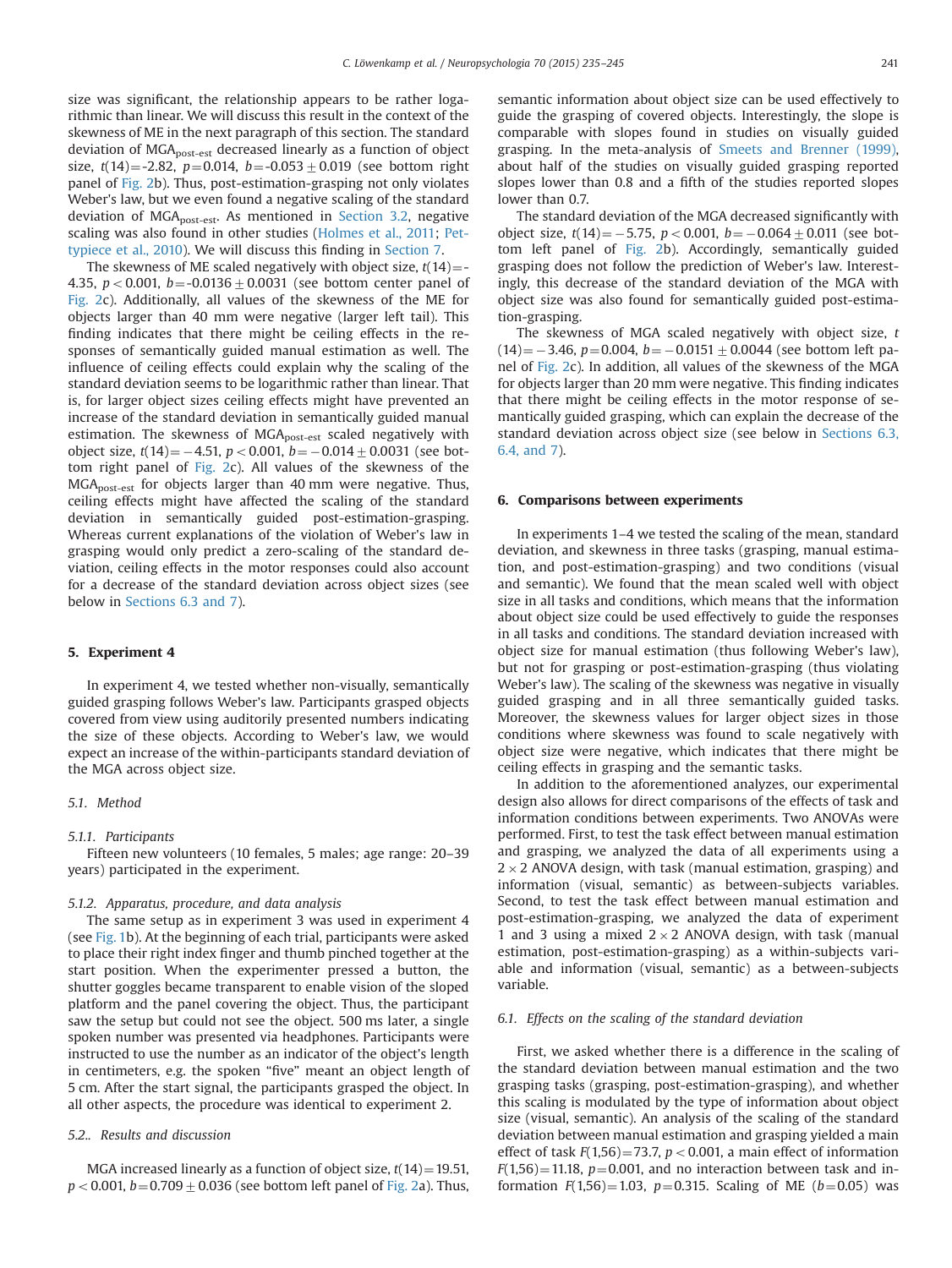overall larger than for MGA  $(b=-0.041)$ . Scaling in the visual conditions ( $b=0.023$ ) was larger than in the semantic conditions  $(b=-0.013)$ . The analysis of the scaling of the standard deviation between manual estimation and post-estimation-grasping revealed a main effect of task  $F(1,28) = 37.94$ ,  $p < 0.001$ , a main effect of information  $F(1,28) = 7.6$ ,  $p = 0.017$ , and no interaction between task and information  $F(1,28) = 1.74$ ,  $p = 0.198$ . Scaling in ME  $(b=0.05)$  was overall larger than in MGA<sub>post-est</sub>  $(b=-0.025)$ . Scaling in the visual conditions ( $b=0.033$ ) was larger than in the semantic conditions ( $b = -0.008$ ). Thus, the scaling of the standard deviation was larger in manual estimation than in grasping and post-estimation-grasping. Interestingly, also the type of information affected the scaling of the standard deviation. In both between- and within-subjects task comparisons, the scaling was larger in the visual than the semantic conditions. These results will be discussed in the following subsections of [Sections 6](#page-6-0) and [7.](#page-8-0)

# 6.2. Effects on the mean standard deviation

Weber's law may be masked by late noise. Late noise will reduce the measured scaling of the standard deviation, thus resulting in an underestimation of Weber's fraction. Larger late noise in grasping than in manual estimation might explain the apparent absence of Weber's law in grasping. To test for this possibility, we tested whether there is a difference in the mean standard deviation between manual estimation and the grasping tasks (grasping, post-estimation-grasping). Moreover, we tested for differences in the mean standard deviation between visual and semantic conditions, which might explain differences in the scaling of the standard deviation between these conditions.

The analysis of the mean standard deviation between manual estimation and grasping yielded no main effect of task  $F(1,56)$  = 1.04,  $p=0.312$ , a main effect of information  $F(1,56)=27.49$ ,  $p < 0.001$ , and no interaction between task and information F  $(1,56) = 0.35$ ,  $p = 0.555$ . The mean standard deviation in the visual conditions (6.17 mm) was smaller than in the semantic conditions (8.62 mm). Because there is no main effect of task, there is no evidence of a larger extra source of late noise in grasping compared with manual estimation, so this cannot explain the difference in the scaling of the standard deviation found between the tasks. The main effect of information will be discussed at the end of this section.

The analysis of the mean standard deviation between manual estimation and post-estimation-grasping yielded a main effect of task  $F(1,28) = 4.89$ ,  $p = 0.035$ , a main effect of information  $F(1,28) =$ 10.02,  $p = 0.004$ , and no interaction between task and information  $F(1,28) = 1.18$ , p=0.287. The mean standard deviation of the ME (7.63 mm) was smaller than for the  $MGA<sub>post-est</sub>$  (8.54 mm). The mean standard deviation in the visual conditions (6.95 mm) was smaller than in the semantic conditions (9.23 mm). Thus, there is evidence of larger late noise in post-estimation-grasping compared with manual estimation. However, the difference in the late noise is rather small and while it might contribute to the difference in the scaling of the standard deviation between both tasks, it is likely not large enough to explain the absence of Weber's law in grasping, but not in manual estimation.

The larger mean standard deviation in the semantic conditions (i.e., in both between- and within-subjects task comparisons) might be a consequence of larger late noise in the semantic conditions compared with the visual conditions. A difference in the late noise might have contributed to the difference in the scaling of the standard deviation we found between the two conditions.

### 6.3. Effects on the scaling of skewness

As suggested above, ceiling effects in the motor responses

might reduce the scaling of the standard deviation as well. Because the mean responses are usually larger in grasping than in manual estimation, we expect larger influences of ceiling effects in the grasping tasks than in manual estimation (indicated by more negative scaling of the skewness). Furthermore, differences in the scaling of the skewness might also explain differences in the scaling of the standard deviation between visual and semantic conditions.

In the analysis of the scaling of the skewness between manual estimation and grasping there was no main effect of task  $F(1.56)$  = 0.23,  $p=0.632$ , no main effect of information  $F(1.56)=3.85$ .  $p=0.055$ , and no interaction between task and information F  $(1.56) = 0.01$ ,  $p = 0.925$ . Note that the main effect of information, that is, the difference in the scaling of the skewness between the visual conditions  $(b = -0.0066)$  and semantic conditions  $(b = -0.0143)$  did approach significance.

In the analysis of the scaling of the skewness between manual estimation and post-estimation-grasping there were no significant differences between tasks  $F(1,28)=0.08$ ,  $p=0.777$ , between information conditions  $F(1,28) = 3.69$ ,  $p = 0.065$ , and no interaction between task and information  $F(1,28) = 0.02$ ,  $p = 0.884$ . Again the difference in the scaling of the skewness between visual conditions ( $b = -0.0063$ ) and semantic conditions ( $b = -0.0137$ ) approached significance.

A smaller scaling of the skewness in the semantic conditions compared with the visual conditions would indicate larger ceiling effects in the semantic conditions. These larger ceiling effects could in turn explain the smaller slopes of the scaling of the standard deviation in the semantic conditions compared with the visual conditions. Larger ceiling effects in the semantic conditions relative to the visual conditions might explain that there was a negative scaling of the standard deviation in semantically guided grasping and post-estimation-grasping, but not in visually guided grasping and post-estimation-grasping.

### 6.4. Effects on the mean skewness

Differences in the influence of ceiling effects can be also indicated by differences in the mean skewness of the response distributions. Because we hypothesized that there might be larger ceiling effects in grasping than in manual estimation, we would expect the skewness to be more negative in the grasping tasks than in manual estimation. Differences in the mean skewness between visual and semantic conditions, might also explain differences in the scaling of the standard deviation between these conditions.

The analysis of the mean skewness between manual estimation and grasping yielded a main effect of task  $F(1,56) = 10.54$ ,  $p = 0.002$ , no main effect of information  $F(1,56) = 0.11$ ,  $p = 0.738$ , and no interaction between task and information  $F(1,56) = 0.77$ ,  $p = 0.383$ . The mean skewness was larger for the ME (0.062) than the MGA (-0.147). That is, the distributions of the responses in grasping are generally more skewed toward the left than in manual estimation, indicating that there are larger ceiling effects in grasping than in manual estimation. A differential influence of ceiling effects might explain that there is a failure of Weber's law in grasping, but not in manual estimation.

In the analysis of the mean of skewness between manual estimation and post-estimation-grasping there were no significant differences between tasks  $F(1,28)=0.43$ ,  $p=0.517$ , between information conditions  $F(1,28)=0.2$ ,  $p=0.657$ , and no interaction between task and information  $F(1,28) = 0.01$ ,  $p = 0.937$ . Thus, unlike the between-subject comparison between manual estimation and grasping, the within-subject comparison of the mean skewness between manual estimation and post-estimation-grasping revealed no indications of differences in the influence of ceiling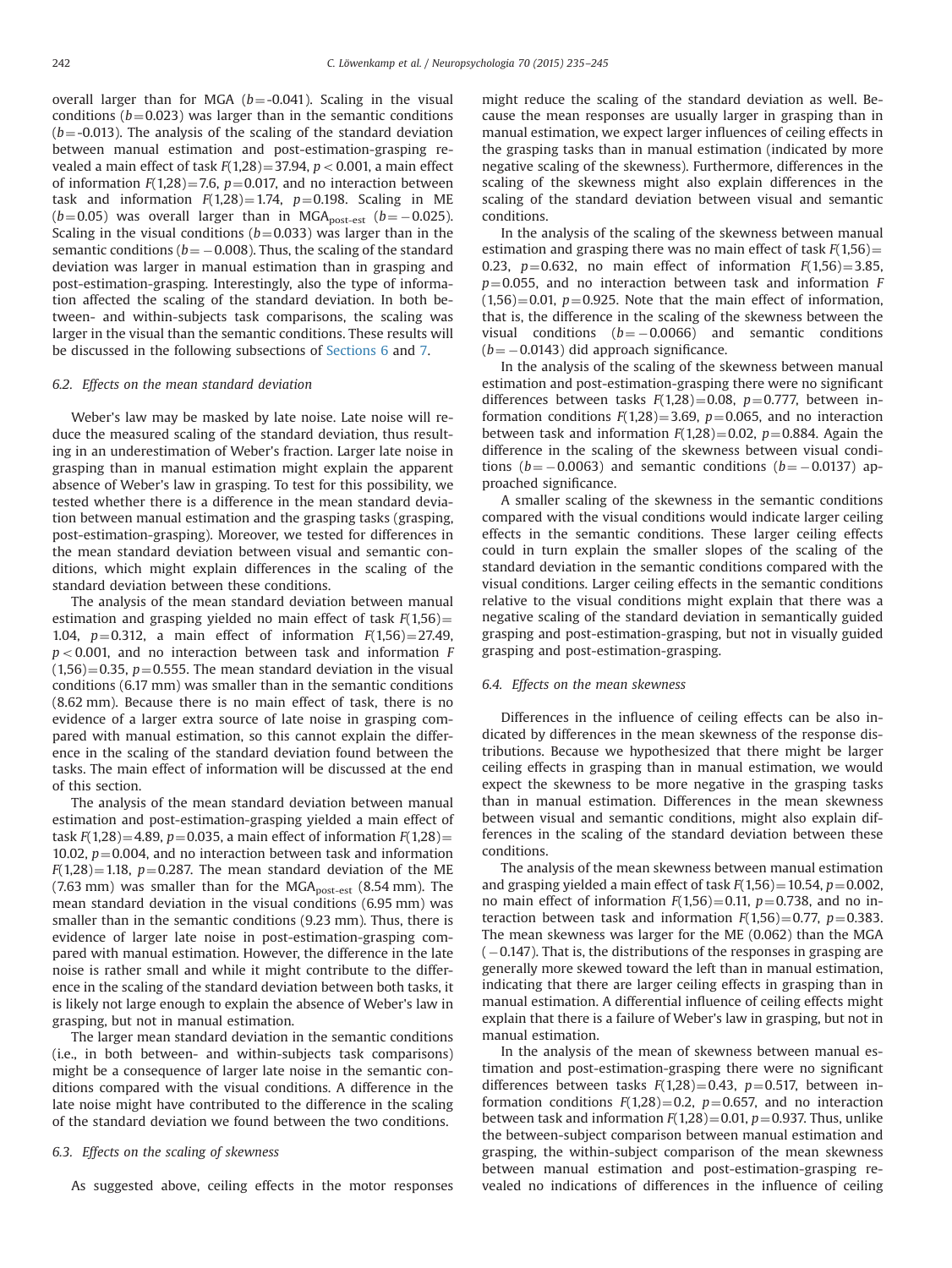<span id="page-8-0"></span>effects between both tasks.

### 7. General discussion

Our results show a dissociation regarding Weber's law between manual estimation and grasping in the visual as well as in the semantic conditions: manual estimation always follows Weber's law, whereas grasping always violates Weber's law: even if only semantic information is available and even if grasping is performed after manual estimation.

Current approaches to explaining the violation of Weber's law in grasping cannot explain the violation of Weber's law we found in semantically guided grasping. To explain the violation of Weber's law in visually guided grasping, the relative–absolute coding account assumes that grasping is based on absolute metrics ([Ganel](#page-10-0) [et al., 2008a](#page-10-0)) and the size–position account assumes that grasping is based on egocentric position instead of size information [\(Smeets](#page-10-0) [and Brenner, 2008\)](#page-10-0). However, according to both accounts, the violation of Weber's law in visually guided grasping is dependent on the availability of real-time sensory information about the object (i.e., concrete sensory information about the object at the time of movement programming); without real-time sensory information, grasping should be based on relative size information and follow Weber's law. In semantically guided grasping real-time sensory information about the object is not available. Thus, according to both accounts, semantically guided grasping should be based on relative size information and follow Weber's law. Thus, neither the relative–absolute coding account nor the size–position account can explain the violation of Weber's law we found in semantically guided grasping.

The violation of Weber's law in semantically guided grasping cannot be attributed to a general violation of Weber's law when using semantic information, because semantically guided manual estimation, in contrast, follows Weber's law. Moreover, empirical evidence that symbolic representations of numbers follow Weber's law is provided by the size effect (i.e., for equal distance, the decreasing ability to discriminate between two numbers with increasing size of these numbers; [Dehaene et al., 1998](#page-9-0); [Fias et al.,](#page-9-0) [2003\)](#page-9-0). The size effect has been demonstrated for digits [\(Buckley](#page-9-0) [and Gillman, 1974;](#page-9-0) [Parkman, 1971](#page-10-0)) and written number names ([Foltz et al., 1984\)](#page-9-0).

We also found that grasping that follows manual estimation (post-estimation-grasping) violates Weber's law in the visual as well as in the semantic condition, just like standard grasping. It is important to note that even in the visual condition, post-estimation-grasping is a delayed, memory-based response. Thus, at the time of movement programming, real-time information about the object was not available. Because both explanations, the relative– absolute coding account and the size–position account, assume the availability of real-time information about the object to account for the violation of Weber's law, they cannot explain the violation of Weber's law of post-estimation-grasping in the semantic or visual condition. Because post-estimation-grasping in the visual condition is memory-based, the violation of Weber's law in the visual condition contradicts the finding that memory-based, visually guided grasping follows Weber's law ([Ganel et al., 2008a,](#page-10-0) [2008b\)](#page-10-0). However, this finding could not be replicated by other authors as well ([Holmes et al., 2011\)](#page-10-0).

We found an influence of the available information on the scaling of the standard deviation of the responses across object size. That is, there was a larger scaling in the visual than in the semantic conditions. In our view, there are two possible non-exclusive explanations of this result. First, this effect could be attributed to differences in the late noise between visual and semantic conditions. Although the scaling of the standard deviation was smaller in the semantic conditions than in the visual conditions, the mean noise level was considerably larger in the semantic conditions. Thus, there are indications of larger late noise in the semantic conditions, which might lead to a difference in the scaling of the standard deviation, that is, a greater underestimation of Weber's law in the semantic conditions. The negative scaling of the responses we found in semantically guided grasping and post-estimation-grasping, however, cannot be explained solely by the influence of late noise. This negative scaling and a further reason for the difference in the scaling of the standard deviation between visual conditions and semantic conditions might be the presence of ceiling effects. Ceiling effects, which may arise as a consequence of the natural limitation of the span between index finger and thumb and an avoidance of uncomfortable finger apertures, would bound response variability especially when estimating or grasping larger object sizes, with larger responses, and especially when uncertainty is high. Consistent with this idea, we found larger overall means and standard deviations of the responses in the semantic than in the visual conditions. In addition, there were indications that the scaling of the skewness in the semantic conditions was more negative than in the visual conditions. This was found for the comparison of manual estimation with grasping as well as manual estimation with post-estimation-grasping. Thus, ceiling effects could be more pronounced in the semantic than in the visual conditions, which would explain a lower scaling of the standard deviation in the semantic than in the visual conditions. Thus, differential influences of ceiling effects between visual and semantic conditions might have prevented an increase of the standard deviation of the ME for larger object sizes in the semantic condition, but not in the visual condition. Additionally, it might even explain that the scaling of the standard deviation of the grasping tasks were negative in the semantic conditions, but not in the visual conditions.

We were able to show that, whether visual or semantic information is provided, manual estimation follows Weber's law and grasping and post-estimation-grasping violate Weber's law. Thus, the dissociation regarding Weber's law between manual estimation and grasping as well as between manual estimation and postestimation-grasping is independent of the availability of real-time information as well as visual information about the object.

To explain the dissociation, other differences between manual estimation and grasping should be taken into account. There are several possible differences that might affect the scaling of the standard deviation selectively.

First, apart from sensory noise according to Weber's law, there is late noise (i.e., additional noise in the task, which is not due to Weber's law; e.g., motor noise) in the measured responses, which might differ between both tasks. Late noise is a critical factor that should be considered because it reduces the measured slope of the scaling of the standard deviation. That is, late noise leads to an underestimation of Weber's law. Thus, even if there is no difference in the sensory noise according to Weber's law (i.e., same Weber's fraction), differences in late noise could cause a difference in the measured slope of the scaling of the standard deviation between manual estimation and grasping. In this study, we did not find a difference in the mean noise level between grasping and manual estimation and only a slightly larger mean noise level in post-estimation-grasping compared with manual estimation. Thus, we found no evidence of a large extra source of noise in the grasping tasks compared with manual estimation, which means this cannot explain our failure to find Weber's law in grasping, but not in manual estimation. Nevertheless, a potential differential influence of late noise on the measured slope in manual estimation and grasping should always be considered and tested before interpreting the difference in the scaling of the standard deviation between the tasks.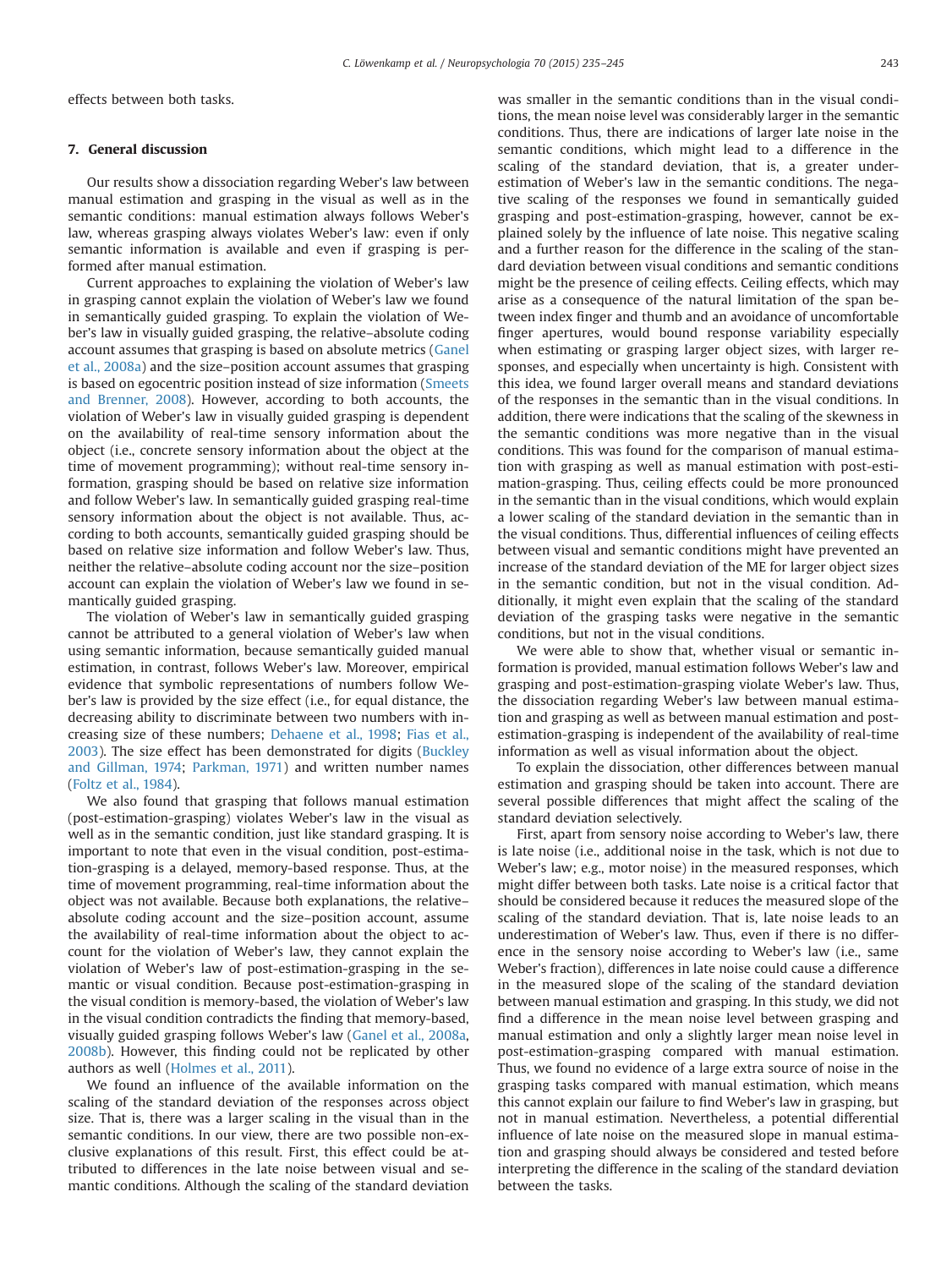<span id="page-9-0"></span>Second, manual estimation and grasping differ in the necessity to act upon the object. To complete the task successfully, no action upon the actual, physical object is necessary in manual estimation. In grasping, in contrast, the successful action upon the physical object is an essential part of the task and this necessity to act upon the object might affect the motor response. For instance, to avoid failure in grasping, adding a safety-margin between object size and MGA is highly functional. In manual estimation, this is not necessary because there is no object to act upon. Individual estimates that are smaller than the object's size do not compromise a successful completion of the task and the mean ME theoretically could match the object's size. Thus, it is not surprising that the mean response is usually larger in grasping than in manual estimation. As a consequence, ceiling effects might be more pronounced in grasping than in manual estimation. And indeed, we did find evidence for larger ceiling effects in grasping than in manual estimation. That is, the distributions of the responses in grasping were on average more skewed toward the left than in manual estimation. This was found in the visual as well as semantic conditions. Larger ceiling effects in grasping than in manual estimation could explain the apparent dissociation regarding Weber's law. Note however, that we did not find differences in the skewness of the responses between manual estimation and postestimation-grasping. Therefore, further work is required to investigate the potential difference of ceiling effects between both tasks as well as the influence of ceiling effects on the scaling of the standard deviation and skewness of the responses in more detail. Interestingly, the mean responses in grasping tasks without necessity to act upon the object, like pantomimed-grasping [\(Holmes](#page-10-0) [et al., 2013](#page-10-0)) or 2D grasping [\(Holmes and Heath, 2013](#page-10-0)), approximates those in manual estimation and, thus, are considerably smaller than in normal grasping. As a consequence, ceiling effects might be less pronounced in pantomimed-grasping or 2D grasping than in normal grasping, which could explain why the standard deviation in pantomimed-grasping and 2D grasping increases across object size, but not in normal grasping. Moreover, not only when responses are larger would ceiling effects be more pronounced. As mentioned above, ceiling effects might reduce the scaling of the standard deviation especially when objects are large and the response variability is high. Consistent with this idea is the finding that 2D grasping apparently violated Weber's law when larger objects (6.6–9.6 cm) were presented and the response variability was high (Christiansen et al., 2014).

Third, there might be differences in the use of haptic feedback between manual estimation and grasping. Whereas an additional grasping response (i.e., post-estimation-grasping) is necessary to provide something like haptic feedback in manual estimation, haptic feedback is automatically available in grasping at the time of the contact with the object. Strong evidence that haptic feedback about object size can influence the grasping response comes from patient studies ([Gentilucci et al., 1994;](#page-10-0) [Schenk, 2012](#page-10-0); but see also [Whitwell and Buckingham, 2013;](#page-10-0) [Whitwell et al., 2014](#page-10-0)) and studies with healthy participants (Bingham et al., 2007; [Gentilucci](#page-10-0) [et al., 1997\)](#page-10-0). To establish a comparable situation regarding the availability of haptic feedback we and other authors ([Ganel et al.,](#page-10-0) [2008a](#page-10-0); [Heath et al., 2011;](#page-10-0) [Holmes et al., 2011\)](#page-10-0) provided haptic feedback after manual estimation by instructing the participant to grasp the object immediately after manual estimation. However, even if haptic feedback is available in manual estimation and grasping, there might be differences in the trial-by-trial update (i.e., learning) of haptic feedback information between both tasks. To date, there are only few perturbation studies showing that haptic feedback about object size can lead to learning across trials in visually guided grasping (Coats et al., 2008; [Gentilucci et al.,](#page-10-0) [1995](#page-10-0); [Säfström and Edin, 2004](#page-10-0), [2008](#page-10-0); [Weigelt and Bock, 2007\)](#page-10-0). Unfortunately, these studies use relatively large (artificial) perturbations of haptic object size. To study more natural, lowlevel update mechanism of haptic feedback about object size in grasping or manual estimation (and to be able to compare them), newly developed methods of feedback perturbation and data analysis should be applied (e.g., [Hudson and Landy, 2012](#page-10-0)). To our knowledge, the influence of haptic feedback on manual estimation has neither been investigated nor compared with the influence of haptic feedback on grasping.

### 8. Conclusions

The finding that semantically guided grasping violates Weber's law although semantically guided manual estimation adheres to Weber's law cannot be explained by the relative–absolute coding or the size–position account. Other differences between manual estimation and grasping, such as the influence of late noise, ceiling effects, or haptic feedback should be studied to understand the apparent absence of Weber's law in grasping.

### Acknowledgements

This work was supported by a Ph.D. scholarship within the International Graduate Research Training Group (No. IKG-1247) on Cross-Modal Interaction in Natural and Artificial Cognitive Systems (CINACS) from the German Research Foundation (DFG).

### References

- [Aglioti, S., DeSouza, J.F., Goodale, M.A., 1995. Size-contrast illusions deceive the eye](http://refhub.elsevier.com/S0028-3932(15)00104-9/sbref1) [but not the hand. Curr. Biol. 5 \(6\), 679](http://refhub.elsevier.com/S0028-3932(15)00104-9/sbref1)–685.
- [Baird, J.C., Noma, E., 1978. Fundamentals of Scaling and Psychophysics. Wiley, New](http://refhub.elsevier.com/S0028-3932(15)00104-9/sbref2) [York.](http://refhub.elsevier.com/S0028-3932(15)00104-9/sbref2)
- Bingham, G., Coats, R., Mon-Williams, M., 2007. Natural prehension in trials without haptic feedback but only when calibration is allowed. Neuropsychologia 45 (2), 288–294. [http://dx.doi.org/10.1016/j.](http://dx.doi.org/10.1016/j.neuropsychologia.2006.07.011) [neuropsychologia.2006.07.011.](http://dx.doi.org/10.1016/j.neuropsychologia.2006.07.011)
- [Brainard, D.H., 1997. The psychophysics toolbox. Spat. Vis. 10 \(4\), 433](http://refhub.elsevier.com/S0028-3932(15)00104-9/sbref4)–436.
- Bruno, N., Franz, V.H., 2009. When is grasping affected by the Müller-Lyer illusion? A quantitative review. Neuropsychologia 47 (6), 1421–1433. [http://dx.doi.org/](http://dx.doi.org/10.1016/j.neuropsychologia.2008.10.031) [10.1016/j.neuropsychologia.2008.10.031](http://dx.doi.org/10.1016/j.neuropsychologia.2008.10.031).
- [Buckley, P.B., Gillman, C.B., 1974. Comparisons of digits and dot patterns. J. Exp.](http://refhub.elsevier.com/S0028-3932(15)00104-9/sbref6) [Psychol. 103 \(6\), 1131](http://refhub.elsevier.com/S0028-3932(15)00104-9/sbref6)–1136.
- Christiansen, J.H., Christensen, J., Grünbaum, T., Kyllingsbæk, S., 2014. A common representation of spatial features drives action and perception: grasping and judging object features within trials. PloS One 9 (5), e94744. [http://dx.doi.org/](http://dx.doi.org/10.1371/journal.pone.0094744) [10.1371/journal.pone.0094744.](http://dx.doi.org/10.1371/journal.pone.0094744)
- Coats, R., Bingham, G.P., Mon-Williams, M., 2008. Calibrating grasp size and reach distance: interactions reveal integral organization of reaching-to-grasp movements. Exp. Brain Res. 189 (2), 211–220. [http://dx.doi.org/10.1007/s00221-008-](http://dx.doi.org/10.1007/s00221-008-1418-5) [1418-5](http://dx.doi.org/10.1007/s00221-008-1418-5).
- Davarpanah Jazi, S., Heath, M., 2014. Weber's law in tactile grasping and manual estimation: feedback-dependent evidence for functionally distinct processing streams. Brain Cogn. 86, 32–41. <http://dx.doi.org/10.1016/j.bandc.2014.01.014>.
- [Dehaene, S., Dehaene-Lambertz, G., Cohen, L., 1998. Abstract representations of](http://refhub.elsevier.com/S0028-3932(15)00104-9/sbref10)
- [numbers in the animal and human brain. Trends Neurosci. 21 \(8\), 355](http://refhub.elsevier.com/S0028-3932(15)00104-9/sbref10)–361. [Dijkerman, H.C., de Haan, E.H.F., 2007. Somatosensory processes subserving per](http://refhub.elsevier.com/S0028-3932(15)00104-9/sbref11)[ception and action. Behav. Brain Sci. 30, 189](http://refhub.elsevier.com/S0028-3932(15)00104-9/sbref11)–239.
- Eloka O., Feuerhake F., Janczyk M. and Franz V.H., Garner-Interference in left-handed awkward grasping, Psychol. Res. in press, 1–11. [http://dx.doi.org/10.1007/](http://dx.doi.org/10.1007/s00426-014-0585-1) [s00426-014-0585-1.](http://dx.doi.org/10.1007/s00426-014-0585-1)

[Fechner, G.T., 1860. Elemente der Psychophysik. Breitkopf und Härtel, Leipzig.](http://refhub.elsevier.com/S0028-3932(15)00104-9/sbref13)

- Fias, W., Lammertyn, J., Reynvoet, B., Dupont, P., Orban, G.A., 2003. Parietal representation of symbolic and nonsymbolic magnitude. J. Cogn. Neurosci. 15 (1), 47–56. <http://dx.doi.org/10.1162/089892903321107819>.
- [Foltz, G.S., Poltrock, S.E., Potts, G.R., 1984. Mental comparison of size and magni](http://refhub.elsevier.com/S0028-3932(15)00104-9/sbref15)[tude: size congruity effects. J. Exp. Psychol.: Learn. Memory Cogn. 10 \(3\),](http://refhub.elsevier.com/S0028-3932(15)00104-9/sbref15) [442](http://refhub.elsevier.com/S0028-3932(15)00104-9/sbref15)–[453.](http://refhub.elsevier.com/S0028-3932(15)00104-9/sbref15)
- Franz, V.H., 2003. Manual size estimation: a neuropsychological measure of perception? Exp. Brain Res. 151 (4), 471–477. [http://dx.doi.org/10.1007/s00221-](http://dx.doi.org/10.1007/s00221-003-1477-6) [003-1477-6.](http://dx.doi.org/10.1007/s00221-003-1477-6)
- Franz, V.H., Gegenfurtner, K.R., 2008. Grasping visual illusions: consistent data and no dissociation. Cogn. Neuropsychol. 25 (7–8), 920–950. [http://dx.doi.org/](http://dx.doi.org/10.1080/02643290701862449) [10.1080/02643290701862449.](http://dx.doi.org/10.1080/02643290701862449)